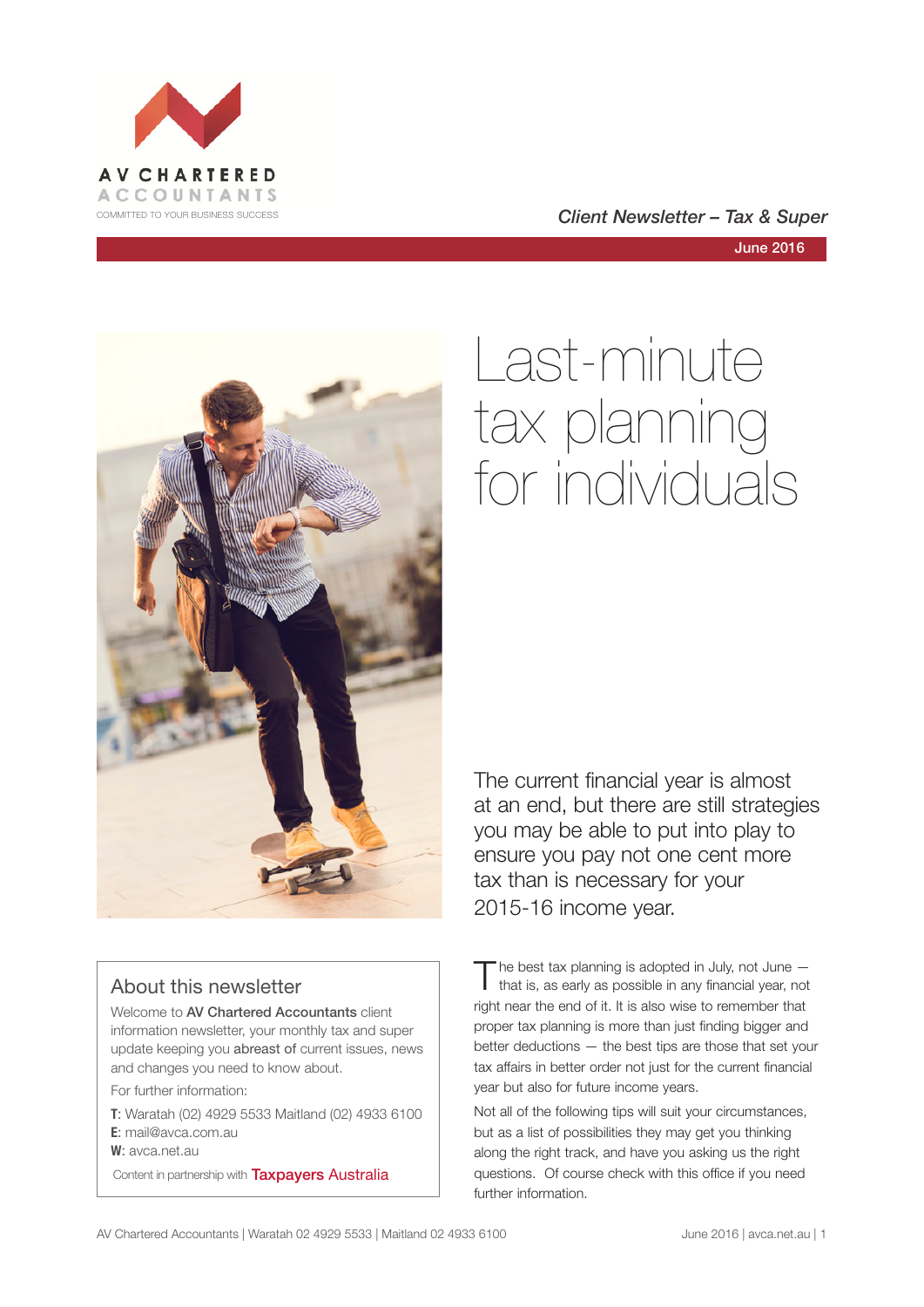e to<br>fect<br>ome<br>the<br>ome<br>year With an EXPENSE CLAIMS<br>
be held two<br>
days after<br>
the end of<br>
the financial<br>
year, the<br>
federal<br>
budget<br>
budget<br>
budget are if you can incur these cos **With an election to be held two days after the end of the financial year, the federal budget measures will of course have no chance to take effect until some time into the next income year**

# EXPENSE CLAIMS

Many expenses stemming from owning a rental property are claimable, so it can be helpful to make any payments that you can before June 30 and claim these expenses in the present financial year.

If you know that your investment property needs some repairs or requires attention regarding, say, pest control or other measures, see if you can incur these costs before the financial year end.

#### PREPAY THE INTEREST ON INVESTMENT LOANS

In a similar vein, see if you can negotiate with your finance provider to make upfront interest repayments for certain investments, such as a margin loan on shares.

Most taxpayers can claim a deduction for up to 12 months ahead. But make sure you review how you and your lender have allocated funds secured against your property correctly, as a tax deduction is generally only allowed against the finance costs incurred for the purpose of earning assessable income from investments.

A deduction may not be avaliable on funds you redraw from this loan that is put to other purposes.

#### BRING FORWARD EXPENSES

Try to bring forward any other deductions (like the interest payments mentioned above) into the 2015-16 year.

If you know that next fiscal year you will be earning less (such as going on maternity leave, going part-time etc), deductible expenses that can be brought forward into the present financial year will provide more financial benefit now than if they are left to fall into the next income year.

An exception for some lucky individuals will arise if you expect to earn more next financial year. In that case it may be to your advantage to delay any tax-deductible payments until next financial year, when the financial benefit of deductions could be greater.

Your personal circumstances will dictate whether these measures are appropriate and we can assist with this.

#### USE THE CGT RULES TO YOUR ADVANTAGE

If you have made and crystallised any capital gain from your investments this financial year (which will be added to your assessable income), think about selling any investments that are currently sitting on a loss before the year-end.

Doing so means the capital gains you made on your successful investments can be offset against the capital losses from the less successful ones, reducing your overall taxable income.

A similar approach could also be adopted if you have carry forward capital losses and wish to realise some gains at year end.

Keep in mind that for CGT purposes a capital gain generally occurs on the date you sign a contract, not when you settle on a property purchased. When you are making a large capital gain toward the end of an income year, such as selling an investment property, knowing which financial year the gain will be attributed to is a great tax planning advantage.

Of course, with all of the above, tread carefully and don't let mere tax drive your investment decisions – check with this office to determine whether your approach will suit your circumstances.

#### FINAL REMINDERS

No-one knows your affairs better than yourself, so you will recognise if any of the above tax tips applies to your circumstances. But no-one is better informed as to what is appropriate, or indeed allowable, than your tax agent (and don't forget, any fee is an allowable deduction in the year it is paid).

Every individual taxpayer is required to lodge their return before October 31, but tax agents are generally given more time to lodge, which can be a handy extension to a payment deadline.

Of course, if you're sure you are going to get a refund it's no use delaying, so in these cases it is worth getting all of your information to this office as soon as you can after July 1.  $\blacksquare$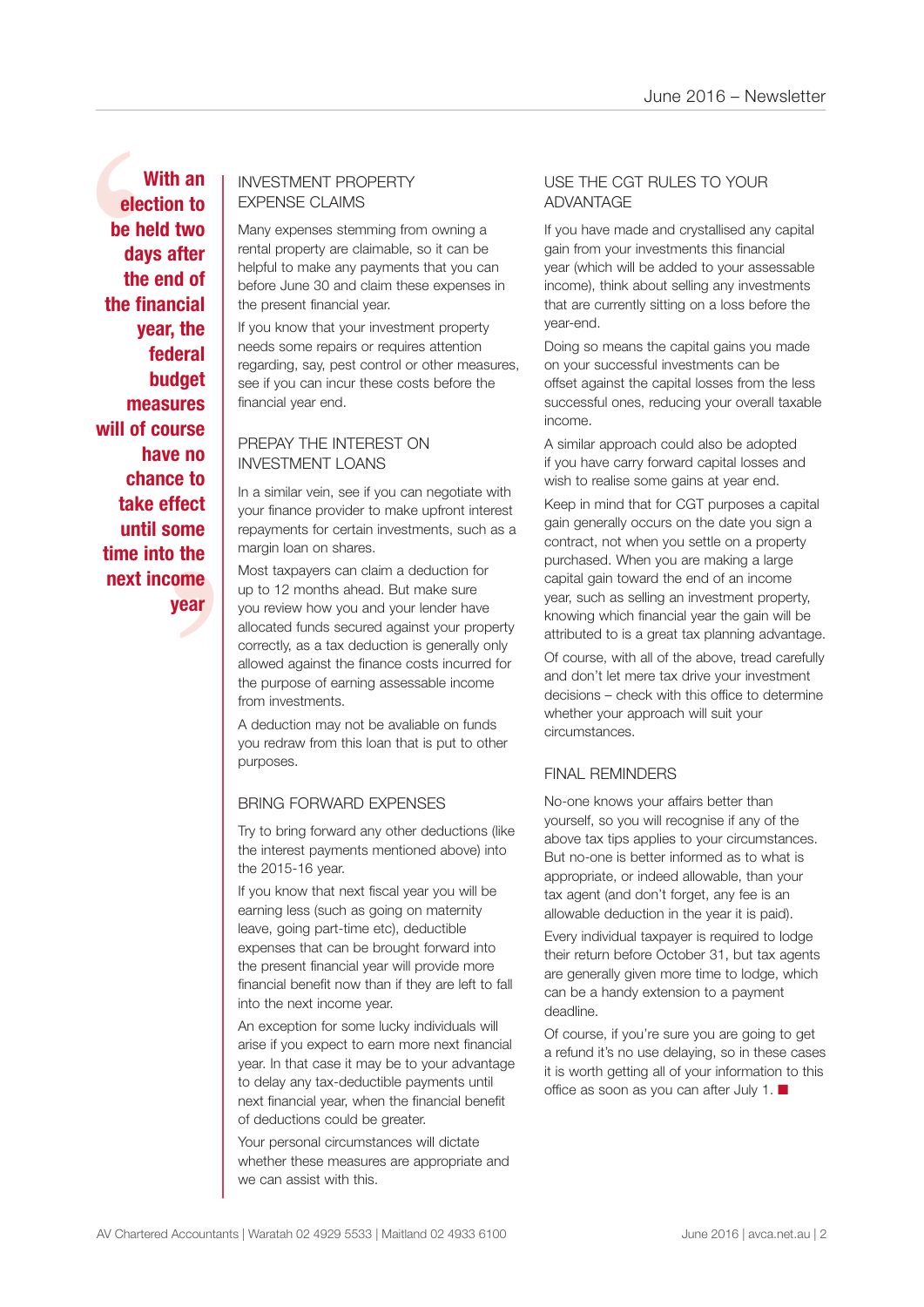# tax tips for investors

The end of the financial year is not all that far away. To help you to prepare for Tax Time, we provide our top 7 tips for your 2015-16 return. This list is not exhaustive, and we will need to review the items in light of your personal circumstances.

# Tip 1: Dividend Income

We will need to see your dividend statements, which will identify the dividend payment date and the type of dividend payment for your Australian company shareholdings (that is, fully franked, partially franked or unfranked). Remember some companies pay interim and final dividends so also provide these statements to us. Both the dividend payment and the value of the franking

credit (if applicable) are included in your assessable income on a receipts basis.

Terminology on the dates may be confusing for some, but we can quickly clear this up for you. Use the payment date rather than record date to determine when you received the dividend. But we do need to determine this for you as sometimes these may straddle two different financial years.

Also franking credits are applied against your gross tax payable as a tax offset and the excess typically refundable where your tax liability is less than the total franking credits (after taking into account any other tax offsets).

## Tip 2: Investment-related deductions

Don't forget to tell us about all your investment-related deductions so we can further reduce your tax bill. But remember, these are available provided the expenses are directly related to generating your investment income. Make sure you have all necessary receipts or credit card statements in order to substantiate claims, but don't hand these over to us yet  $-$  we'll ask if they're needed. Investment-related deductions include such things as:

interest on borrowed funds if you financed your investment

- bank charges for bank accounts where investment income is paid into and expenses are paid from
- management fees or retainers if you are using a financial planner (however, not costs in drawing up a financial plan)
- the cost of running a home office to manage your investments, and
- the cost of investment-related journals.

Further, where you have used your own car for travel related directly to your investment income, such as visiting your stockbroker or attending AGMs, you can claim a deduction for costs incurred. Note the special rules for claiming car expenses (but we can help you with all these claim details).

### Tip 3: Hobby or business losses

If you have invested in a quasi-business activity (such as a hobby farm or venture), and you have generated losses this year, you cannot just deduct the loss against your other income (such as salary and wages). Unlike negative gearing on property and shares, you are required to quarantine these losses for later use unless you satisfy specific criteria.

We can apply any such losses to offset against your other income if you satisfy at least one of following four tests:

- assessable income test
- profits test
- real property test
- other assets test.

Also your "adjusted taxable income" must be less than \$250,000 otherwise these losses are quarantined. These rules are complex so contact us if you need help.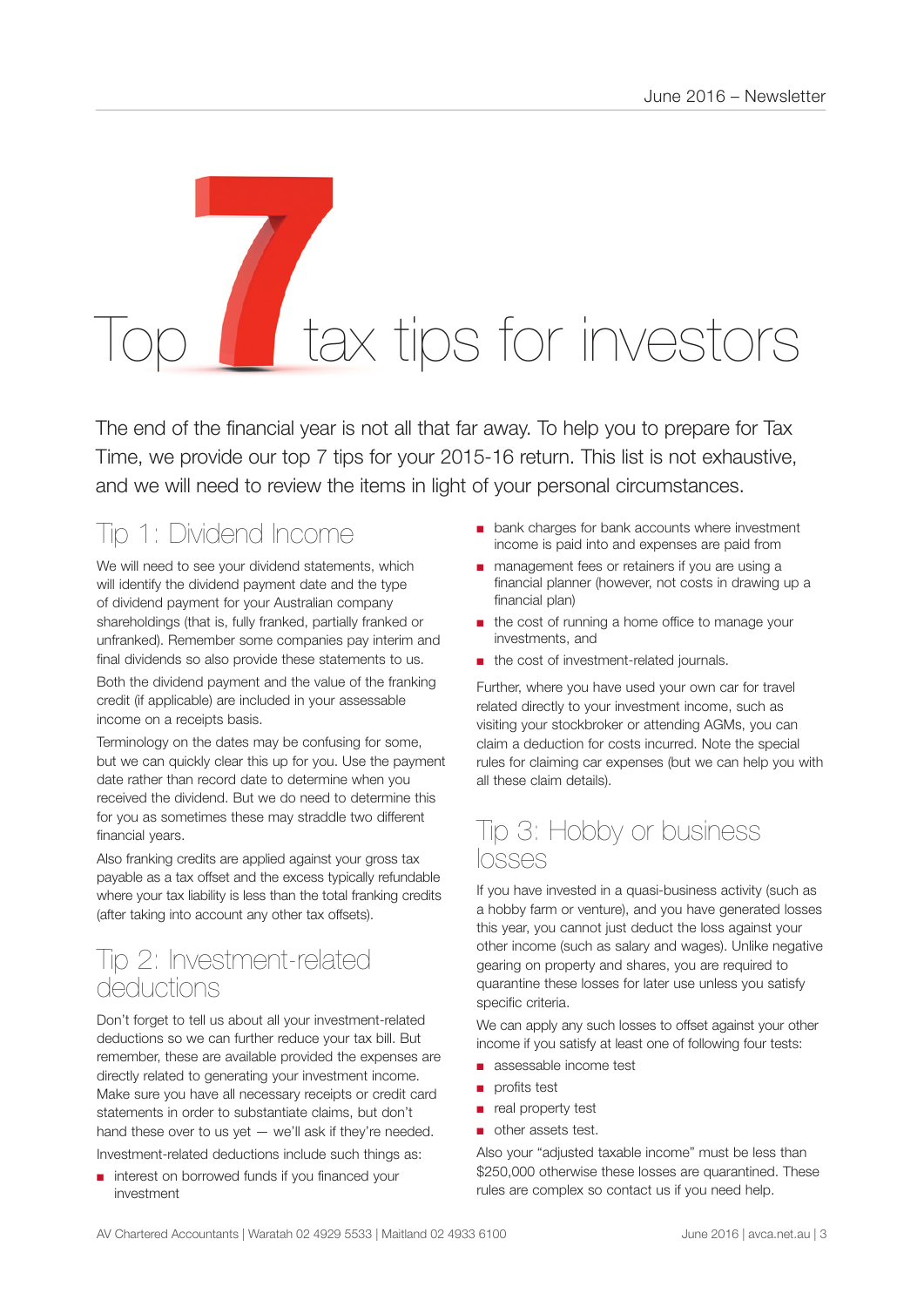# Tip 4: Depreciating assets

Immediate deductions can be claimed for depreciating assets that cost less than \$300 and are mainly used to earn your income. Otherwise, we can claim depreciation for you on the asset by using rates prescribed by the ATO. We may need to ask you about the extent of any private use.

# Tip 5: Distribution statements

If you have investments in managed funds or stapled securities, we need to review each distribution statement for you as there may be dividends and franking credits, foreign income and taxes, and capital gains and losses shown.

Be aware of foreign taxes paid on offshore income, as we may be able to claim foreign income tax offsets for you (which can be claimed against your tax payable). However, unlike franking credits, if you cannot use them in the current year, you lose them.

# Tip 6: Franking credit refunds

If your taxable income is less than \$18,200 this financial year and you receive franked dividends, we can still make a claim for you for the refund of those franking credits. To do this we will most likely help you fill in a *Refund of franking credits* form (this can also be done for previous years if you haven't already asked us to do so).

## Tip 7: Membership subscriptions

Make sure you let us know if you want to claim a deduction for membership associated with your investments (you may, for example, be a member of the Australian Shareholders Association). Where you gain investment income, the entire amount of the subscription can be claim as a deduction as long as the membership is relevant. Otherwise, the deduction is limited to \$42 for each membership.

By all means if you are unsure about any aspect please contact this office.  $\blacksquare$ 



# **Hiring older workers? The Restart program explained**

#### The Restart program is a wage subsidy paid to employers that aims to assist mature age people participate in the workplace by encouraging employers to take on workers 50 years of age or older.

The full rate of the Restart subsidy is \$10,000 (GST-inclusive), paid to the employer. Mature age job seekers employed for at least 30 hours per week will attract the full rate of the subsidy. Eligible job seekers employed between 15 to 29 hours per week will attract a pro-rata Restart subsidy.

The full rate of the subsidy is paid in four six-monthly instalments:

- \$3,000 at 6 and 12 months of employment, and
- \$2,000 at 18 and 24 months of employment.
- An eligible job seeker is someone who:
- is 50 years of age or older
- has been unemployed for six months or more and has been in receipt of any of the following income support payments for six months or more:
	- Newstart Allowance; Parenting Payment; Disability Support Pension; Bereavement Allowance; Widow Allowance; Carer Payment; Special Benefit; Partner Service Pensioners; War Widows; Age Pension; Mature Age Partner Allowance; Wife Pension; Widows B Pension
	- does not have any outstanding workers compensation claims against the employer, and
	- is not an immediate family member of the employer.

Contact us if you would like further information.  $\blacksquare$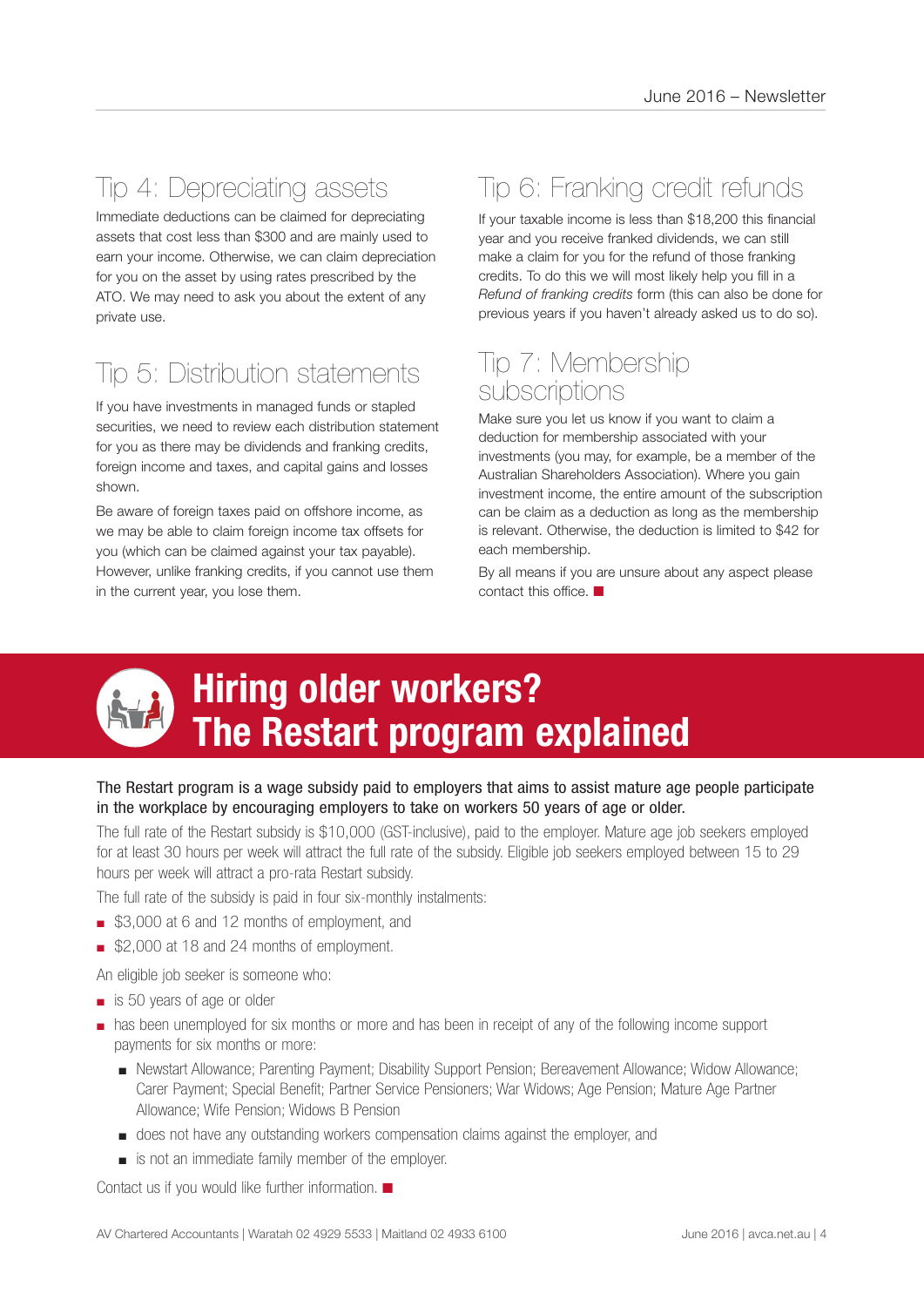

#### BENEFITS OF CORPORATE TRUSTEE STRUCTURE

#### Asset ownership

Under an individual trusteeship, all SMSF assets must be in the name of all trustees.

Each time a member of a fund with an individual trusteeship dies, retires, loses capacity, leaves the fund or a new member joins the fund, trustees are required to amend the ownership of their investments by notifying all relevant share registries, banks and titles offices.

Complications may arise if your fund has numerous investments – particularly in real estate and shares – because a transfer of the new titles for all assets is likely to require a significant amount of time, effort and money. Trustees must also prepare a deed of appointment and retirement for each incoming and outgoing trustee.

Conversely, when a corporate trustee is utilised, the addition or retirement of a member of the fund requires only notification of a change of directors. The legal title of all assets remains in the company, which continues to act as trustee. All corporate trustees have to do is notify the Australian Securities and Investments Commission (ASIC) within 28 days of the change.

#### Number of members

According to trust law, a sole member fund, which has also a sole individual trustee, cannot exist. A sole member SMSF must have at least two individual trustees and while the second person does not have to be a member, they do have to be the member's relative and be actively involved in the trustee decisions made in relation to the fund  $-$  a disadvantage if a trustee wants full control. Further, the incoming person would be required to sign a "trustee's declaration", which is designed to make trustees fully accountable for their actions and fund compliance.

Under a corporate trustee structure, an SMSF can have an individual who is both the sole member and sole director of the trustee company.

# **SMSFs:** Individual or corporate trustee?

Nearly 80% of recently established self managed superannuation funds (SMSFs) operate under an individual trustee structure rather than a corporate trustee arrangement, according to the ATO. We examine the pros and cons of each form of trustee.

#### Succession upon death

When an individual trustee leaves a fund or dies, the fund may face administrative difficulties, for example if it is reduced to a single member fund. However, a company has an infinite life span, and therefore the operation of a corporate trustee SMSF can continue even after the death of an individual SMSF member/director. Accordingly, a corporate trusteeship ensures greater flexibility for estate planning as the trusteeship does not change as a result of the death of a member.

#### Liability of the trustee

If an individual trustee is subject to litigation, their personal assets may be exposed if their right of indemnity against the SMSF is not sufficient to discharge the liability. On the other hand, if a corporate trustee goes into liquidation, only the company's own assets are at risk while the fund's assets are afforded greater protection against creditors.

#### BENEFITS OF INDIVIDUAL TRUSTEE STRUCTURE

#### Red tape

Individual trustees do not have to complete ASIC forms in the event of a change in the fund and membership, nor ongoing ASIC annual reviews as corporate trustees do.

A corporate trustee also has to ensure that it adheres with both the constitution of the company and the requirements of the trust deed. While individual trustees must also adhere to the requirements of their trust deed, they have fewer procedural issues to consider as there are more flexible requirements for holding trustee meetings.

#### Set-up costs and fees

The fund can be less costly to establish if you are an individual trustee as you don't have to set up a separate company to act as trustee. The average establishment fee for an individual trustee is significantly less than that of a special purpose SMSF trustee company.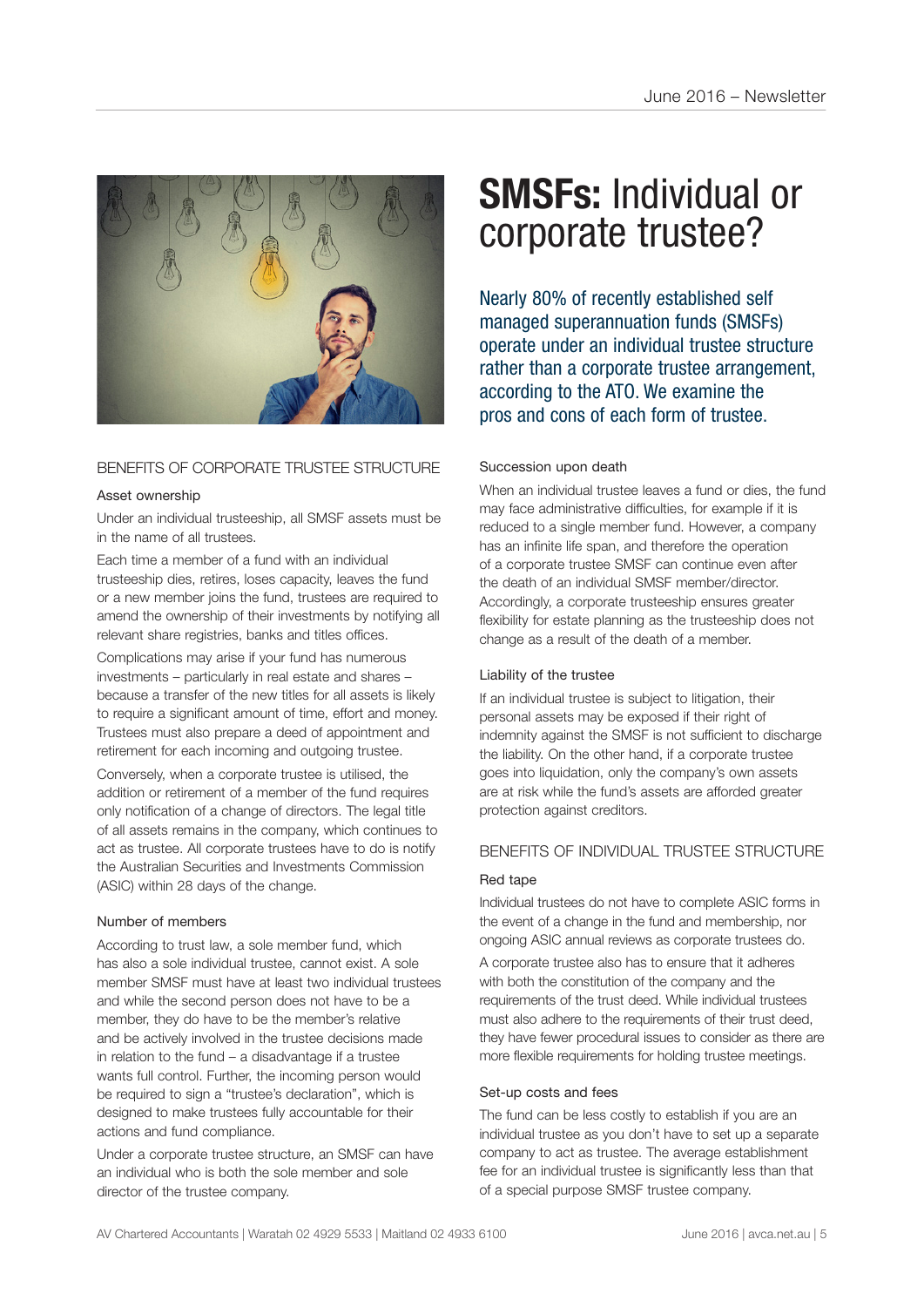While establishing a company will be a substantial expense at the start, it will not be a significant ongoing cost. Moreover, ASIC annual company review fees are reduced for companies that have a sole purpose to act as a trustee of a regulated superannuation fund.

Both individual and corporate trustees have to lodge an SMSF annual return and pay an annual supervisory fee to the ATO. On top of that, corporate trustees have to pay an initial ASIC registration fee and a lesser ongoing annual review fee to ASIC.

Other annual costs for both trustees include optional financial adviser and accountant fees and the obligatory auditor fee. Both trustees have to appoint an independent approved auditor to audit the fund each year.

#### Penalty unit regime

Under the *Superannuation Industry (Supervision) Act,* penalties are levied on the trustee, so each individual trustee can be hit as opposed to one corporate trustee. One way to reduce this risk is to ensure your SMSF does not breach regulations and remains fully compliant.

#### HAVING REVIEWED ALL OPTIONS, CAN I CHANGE MY CURRENT SMSF STRUCTURE?

Yes, you can. However, bear in mind that as with any change, it will be necessary to amend the trust deed, report the change to the ATO and transfer all assets into the name of the new trustee. It is crucial you remain compliant; talk to us if you require guidance.  $\blacksquare$ 

|                                     | <b>Corporate trustee</b>                                                                                                                                                                                                                               | <b>Individual trustee</b>                                                                                                                                                                                                                                                                           |
|-------------------------------------|--------------------------------------------------------------------------------------------------------------------------------------------------------------------------------------------------------------------------------------------------------|-----------------------------------------------------------------------------------------------------------------------------------------------------------------------------------------------------------------------------------------------------------------------------------------------------|
| Asset<br>ownership                  | If members are appointed or cease to be members, that<br>person has to become, or cease to be, a director of the<br>corporate trustee. There is no need for a change in the title to<br>all assets as it remains in the name of the corporate trustee. | If a member is appointed or ceases to be a member,<br>they need to become, or cease to be, a trustee. This will<br>require the title of all assets to be transferred to the new<br>trustee.                                                                                                         |
| Number of<br>members                | Sole member corporate trustee SMSFs can exist. An SMSF<br>can have an individual who is both the sole member and the<br>sole director - ensuring full control of the fund.                                                                             | Sole trustee/member SMSFs cannot exist. A sole<br>member SMSF must have at least two individual<br>trustees where the second person does not have to be<br>a member but they have to be the member's relative<br>and be actively involved in the trustee decisions made in<br>relation to the fund. |
| <b>Succession</b><br>upon death     | A company has an indefinite life span. A corporate trustee<br>structure can make control of an SMSF more certain in the<br>event of a death/incapacity of a member.                                                                                    | Immediate action must be taken once a member has<br>died to ensure the trustee/member rules are satisfied.<br>See Asset Ownership above.                                                                                                                                                            |
| Liability of<br>the trustee         | As companies are subject to limited liability, a corporate<br>trustee enjoys greater protection if a party sues for damages.                                                                                                                           | If an individual trustee suffers any liability, their personal<br>assets may be exposed.                                                                                                                                                                                                            |
| Red tape                            | A corporate trustee has to complete ASIC forms, ASIC reviews<br>and adhere with both the constitution of the company and the<br>requirements of the trust deed.                                                                                        | Individual trustees have to adhere to the requirements of<br>the trust deed but do not have to complete ASIC forms in<br>the event of a change or complete ASIC annual reviews.                                                                                                                     |
| Set-up<br>costs and<br>fees         | Set-up costs for a corporate trustee are more than for an<br>individual trustee. They also have to pay ongoing fees such<br>as an annual review fee to ASIC.                                                                                           | Individual trustees can set up an SMSF at several times<br>less the cost of a corporate trustee.                                                                                                                                                                                                    |
| <b>Penalty</b><br>unit regime       | Under superannuation law, each trustee can be fined so the<br>sole corporate trustee can receive only one fine. There is<br>also scope for penalties levied to be larger for an individual<br>trustee.                                                 | Under superannuation law, individual trustees can each<br>be fined in the event of a breach so there is potential for<br>two or more fines.                                                                                                                                                         |
| <b>Minor</b><br>children<br>members | Minor children members cannot be directors of a company -<br>a requirement of a corporate trustee. However, a specific rule<br>allows a parent or guardian of a minor child member to be a<br>trustee-director in the minor member's place.            | Minor children members (under the age of 18) can be<br>a member of the fund if a parent or guardian acts as a<br>trustee on the child's behalf.                                                                                                                                                     |

#### **SUMMARY TABLE OF PROS, CONS AND OTHER DIFFERENCES**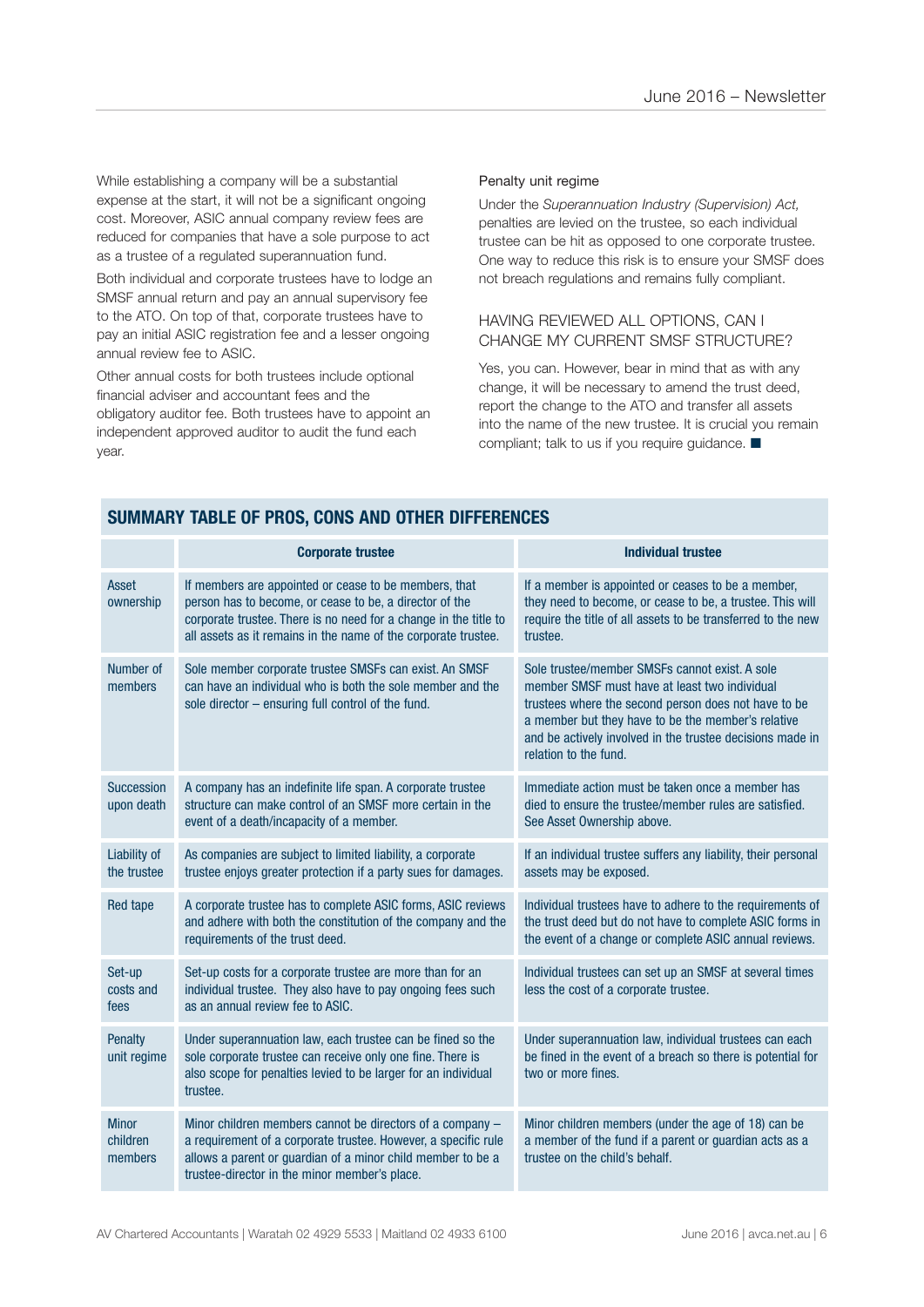

# Trust **essentials**

Trust structures and their use can often be misunderstood – we demystify some of the jargon.

#### WHY USE A TRUST?

Trusts are commonly used to protect assets, as property and other assets that are held by a trust have a level of protection from creditors.

A trust can also maintain an estate until a beneficiary becomes old enough to have legal possession, or isolate valuable assets from a trading company that may be more exposed to litigation, for example. In some cases, trusts can be used to legitimately reduce tax if appropriately structured.

Another spur for trust use may occur if means testing or asset testing for government benefits are likely to figure in your financial future. Trusts can help here with the re-allocation of legal ownership without completely enjoying the benefits of the asset.

The other side of asset protection is a consideration for inheritance. If a prime asset is "owned" by a trust, like for instance a house with pristine beach front, and the trust deed is specific in terms of selling and/or maintaining the beach house, future generations will be able to enjoy the asset and not have it sold off by some spendthrift relative.

#### HOW DO TRUSTS WORK?

The word used to name these types of arrangements – "trust" – is appropriate. A trust is a legal structure that separates control and legal ownership from beneficial ownership; so that at least one person and/or company agrees to hold and manage assets or property in a way that will benefit someone else (one or more "beneficiaries"). A trust therefore is a formal structure for an obligation, where beneficiaries place their trust (in the sense of "confidence") in the controller or holder of assets (called the "trustee") to manage those assets for their eventual benefit.

There are pitfalls however, and challenges in getting the trust structure right. Asset safety and taxation can sometimes be competing interests, and trade-offs made to take advantage of a trust structure need to be considered.

For instance, when selling your primary residence, one of the main requirements for this sale to be tax free is that it is held in your own personal name. This means trusts cannot generally sell a primary residence tax free.

Legal advice is typically required. Speak to us if you think that a trust is appropriate for you and we can point you in the right direction.

#### ELEMENTS OF A TRUST

Good advice and guidance is of course a primary essential. However the other essential elements required for a valid trust are:

- the trust deed (more below)
- the trustee
- certain beneficiaries
- the trust assets, which are clearly identifiable and capable of being "held on trust", and
- the obligation in respect of the trust assets referred to above (as spelled out in the deed).